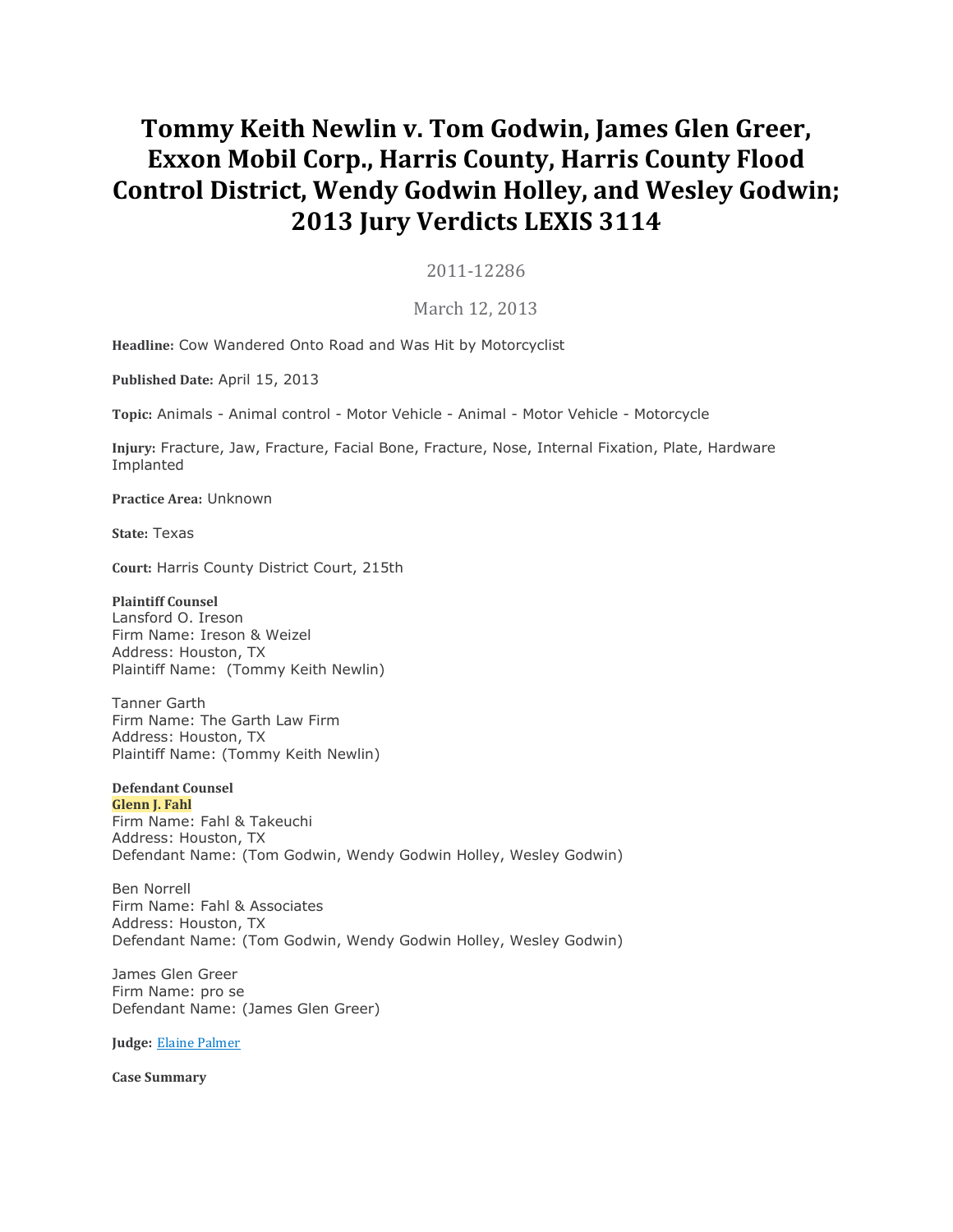At about 4:30 a.m. on Oct. 25, 2010, plaintiff Tommy Keith Newlin, about 50, a refinery operator, was motorcycling south on Red Bluff Road, about a half mile south of Fairmont Parkway, in Pasadena. He saw some cattle crossing the road, and he braked. He skidded about 70 feet, hit a cow, and was thrown from his bike. The bike continued about another 75 feet. Tom Godwin and James Glenn Greer each owned some cattle in the area. The Harris County Flood Control District and Exxon Mobil Corp. owned some nearby property, and Newlin claimed that Godwin owned or controlled some, as well. Atlarge cattle had been a problem on Red Bluff for years.

Newlin sued Godwin, two of Godwin's adult children, Harris County, the flood control district, Exxon Mobil, and Greer for negligence under common law and Harris County's livestock law, which provides that a person who owns, controls, or has responsibility for a head of cattle may not permit the head of cattle to run at large.

The court granted Newlin a spoliation instruction. Greer testified that the cow had no brand, but Newlin argued that, during the accident investigation, Godwin and Greer dragged the cow from the road onto a grazing lease of Godwin's and hid it until scavengers could get rid of the carcass.

Exxon Mobil settled for a confidential amount about 1.5 years before trial. The Harris County defendants were dismissed on summary judgment in 2012. Godwin's adult children were nonsuited about a week before trial, and Greer was nonsuited just before trial.

At trial, Newlin claimed that Godwin owned the cow and that he either owned or controlled the property or grazing lease from which the cow had escaped. Newlin claimed that Godwin alone was at fault.

Godwin denied that the cow was his and denied that it came from property he owned or controlled. He argued that, earlier in 2010, the flood control district had improperly removed a fence from someone else's grazing lease, resulting in the accident. However, the court would not allow Godwin to designate the county defendants as responsible third parties.

Godwin also argued that Newlin failed to keep a proper lookout on his motorcycle.

Regarding the road's past problems with at-large cattle, the defense argued that there was no evidence of who owned those cattle.

#### **Injury Text:**

Newlin sustained a broken jaw, a broken nose, and other facial fractures. He also claimed aggravation of pre-existing ringing in the ears.

The plaintiff was in the hospital for four or five days and underwent open reduction and internal fixation (with plates) of the facial fractures. His jaw was wired shut for about a month. He followed up with an oral surgeon, who performed a revision procedure on the jaw.

Newlin's past medical bills were stipulated at about \$86,000. He claimed that he may need about \$3,000 to \$7,000 in future dental work.

The plaintiff's wife testified that, to her, his face looks completely different from before.

Newlin testified that he cannot chew meat, including steak, one of his favorite dishes. Also, he said, when he eats soup, it dribbles from the corner of his mouth, because he is numb in one area around the mouth.

The plaintiff earned about \$33 an hour, and he missed four months of work. He sought about \$40,000 in past lost earning capacity. He sought about \$25,000 as the fair market value of his Harley Davidson motorcycle, which was totaled.

Newlin sought damages for past and future medical bills, past property damage, past and future physical pain and mental anguish, past lost earning capacity, past and future disfigurement, and past and future physical impairment.

In closing argument, plaintiff's counsel asked for a total of more than \$1 million.